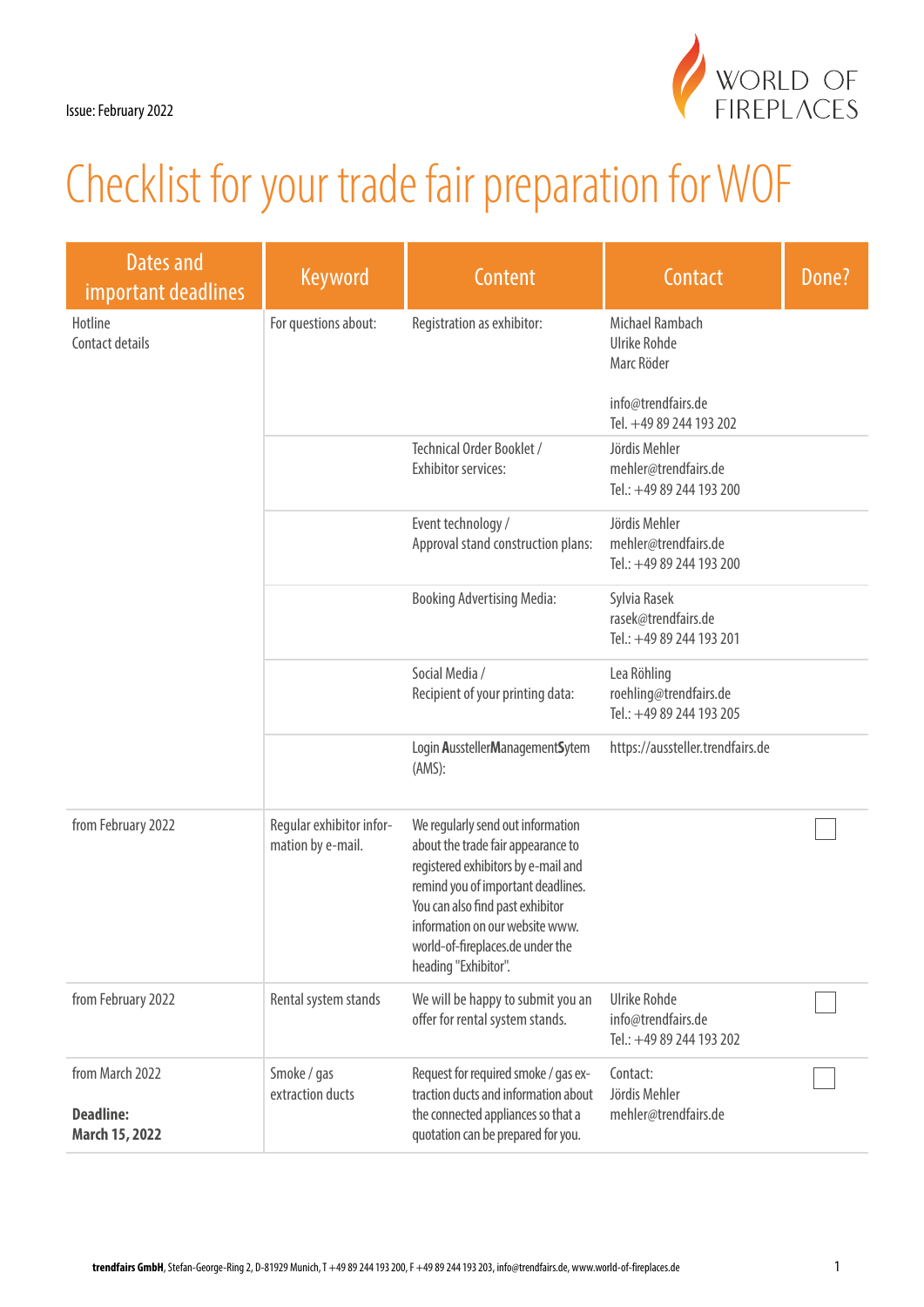

| Dates and<br>important deadlines                                                   | Keyword                                                                   | Content                                                                                                                                                                                                                                                                                                                                                                   | Contact                                                            | Done? |
|------------------------------------------------------------------------------------|---------------------------------------------------------------------------|---------------------------------------------------------------------------------------------------------------------------------------------------------------------------------------------------------------------------------------------------------------------------------------------------------------------------------------------------------------------------|--------------------------------------------------------------------|-------|
| from April 2022                                                                    | Deposit invoice                                                           | You will receive an invoice for 25%<br>of the stand costs on account,<br>approx. 12 months before the<br>start of the fair. The payment on<br>account will be offset against the<br>subsequent invoice for stand costs<br>(approx. 10 weeks before the fair).                                                                                                             | Ulrike Rohde<br>info@trendfairs.de<br>Tel.: +49 89 244 193 202     |       |
| from May 2022                                                                      | Online fair                                                               | Information on our planned online<br>trade fair, which will take place<br>parallel to the physical WORLD<br>OF FIREPLACES 2023, is available<br>in a live video presentation. We<br>offer several dates so that you can<br>definitely be there and see the<br>features.                                                                                                   | Michael Rambach<br>rambach@trendfairs.de<br>Tel.: +49 171 770 1014 |       |
| from June 2022<br>Please note the deadlines for the<br>different advertising media | Media data                                                                | The media data for advertising media<br>bookings will be published from June.<br>These can be booked via exhibitor in-<br>formation and online via the exhibitor<br>management system.<br>Some of the advertising media are<br>only available once, so the rule is<br>"first come - first serve".<br>General print material deadline for<br>advertising media: 01.02.2023 | Sylvia Rasek<br>rasek@trendfairs.de<br>Tel.: +49 89 244 193 201    |       |
| from October 2022                                                                  | Publication of<br>Hall plan / Dispatch<br>of the stand confirma-<br>tions | Depending on the planning status,<br>stand confirmations will be sent<br>out (by e-mail and post) from the<br>beginning of October 2022.<br>At the same time, we will publish the<br>exhibitor list on the website www.<br>world-of-fireplaces.de.                                                                                                                        | Jördis Mehler<br>mehler@trendfairs.de<br>Tel.: +49 89 244 193 200  |       |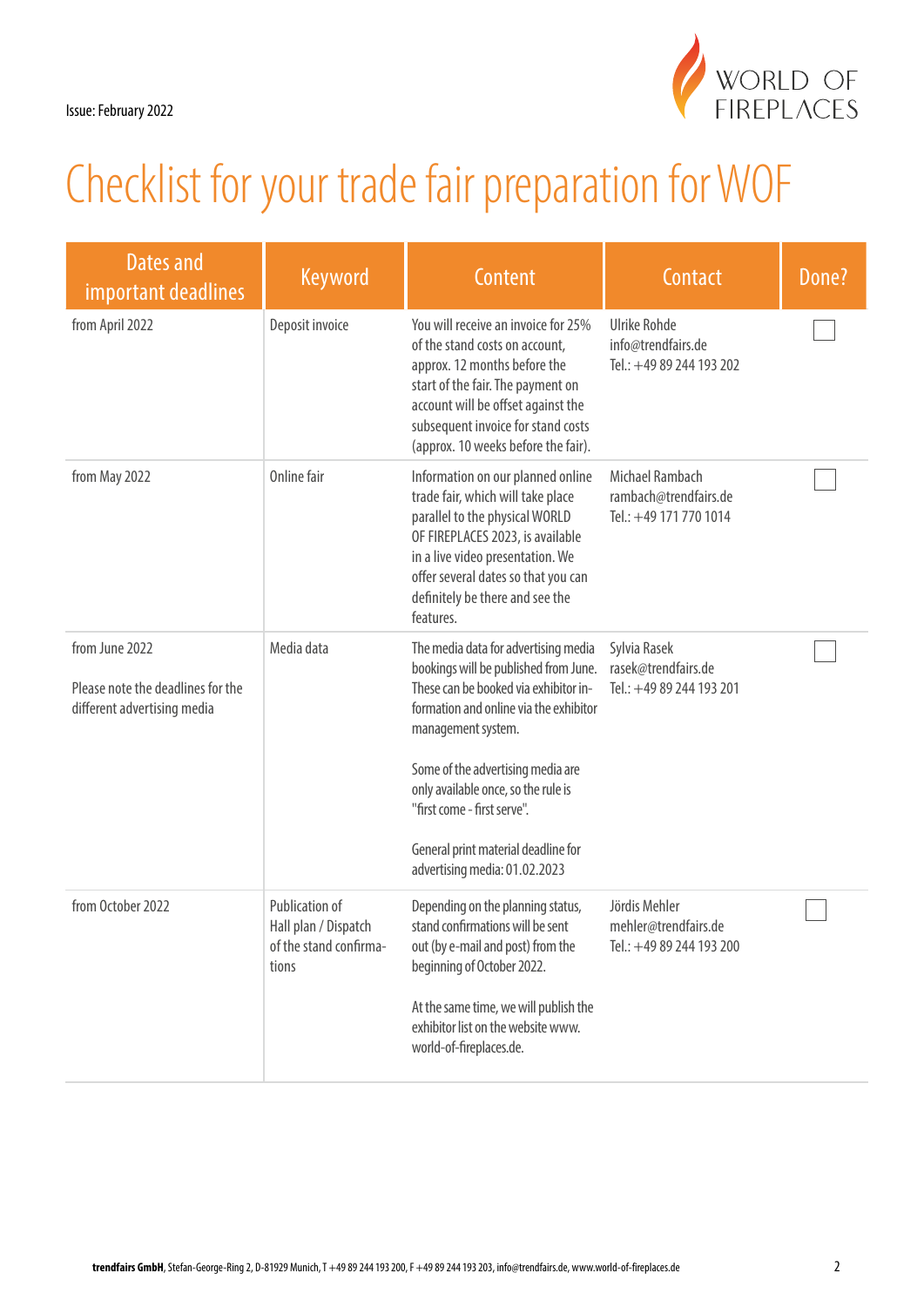| Dates and<br>important deadlines                                  | <b>Keyword</b>                               | Content                                                                                                                                          | Contact                                                                          | Done? |
|-------------------------------------------------------------------|----------------------------------------------|--------------------------------------------------------------------------------------------------------------------------------------------------|----------------------------------------------------------------------------------|-------|
| from October 2022                                                 | Co-exhibitor on<br>Your exhibition stand     | Please note that all co-exhibitors on<br>your stand are subject to registration<br>(written registration).                                       | Contact:<br>Jördis Mehler<br>mehler@trendfairs.de                                |       |
|                                                                   |                                              | Should the registration be after the<br>official catalogue deadline, these<br>exhibitors will only be published<br>online in the exhibitor list. | www.world-of-fireplaces.<br>de/exhibitor/become-an-<br>exhibitor/                |       |
| from October 2022<br><b>Deadline:</b><br><b>January 5, 2023</b>   | Services /<br><b>Technical order booklet</b> | When you receive your stand<br>confirmation, you also have access<br>to the technical order booklet where<br>you can order your services, e.g.   | Technical order booklet /<br>Access via AMS:<br>https://aussteller.trendfairs.de |       |
|                                                                   |                                              | electricity, water, suspension points,<br>visitor scanners, etc.<br>You will find the technical order                                            | Tel.: +49 89 244 193 200<br>Contact:                                             |       |
|                                                                   |                                              | booklet in the Exhibitor Management<br>System via your personal login.                                                                           | Jördis Mehler<br>mehler@trendfairs.de                                            |       |
| from November 2022<br><b>Deadline:</b><br><b>February 7, 2023</b> | <b>Suspension points</b>                     | Sending of stand sketches / required<br>suspension points so that a quotation<br>can be prepared for you.                                        | Contact:<br>Jördis Mehler<br>mehler@trendfairs.de                                |       |
| from December 2022<br><b>Deadline:</b>                            | Online fair<br><b>WORLD OF FIREPLACES</b>    | Activation of the exhibitor area (VMP<br>Backend) of WORLD OF FIREPLACES<br>online 2022 for posting your content                                 | Access to the backend VMP<br>admin.vmp.trendfairs.de                             |       |
| April 18, 2023                                                    |                                              | on your exhibitor site.<br>Deadline:                                                                                                             | Contact:<br>Jördis Mehler<br>mehler@trendfairs.de                                |       |
|                                                                   |                                              | Start of the online fair 18.04.2023                                                                                                              |                                                                                  |       |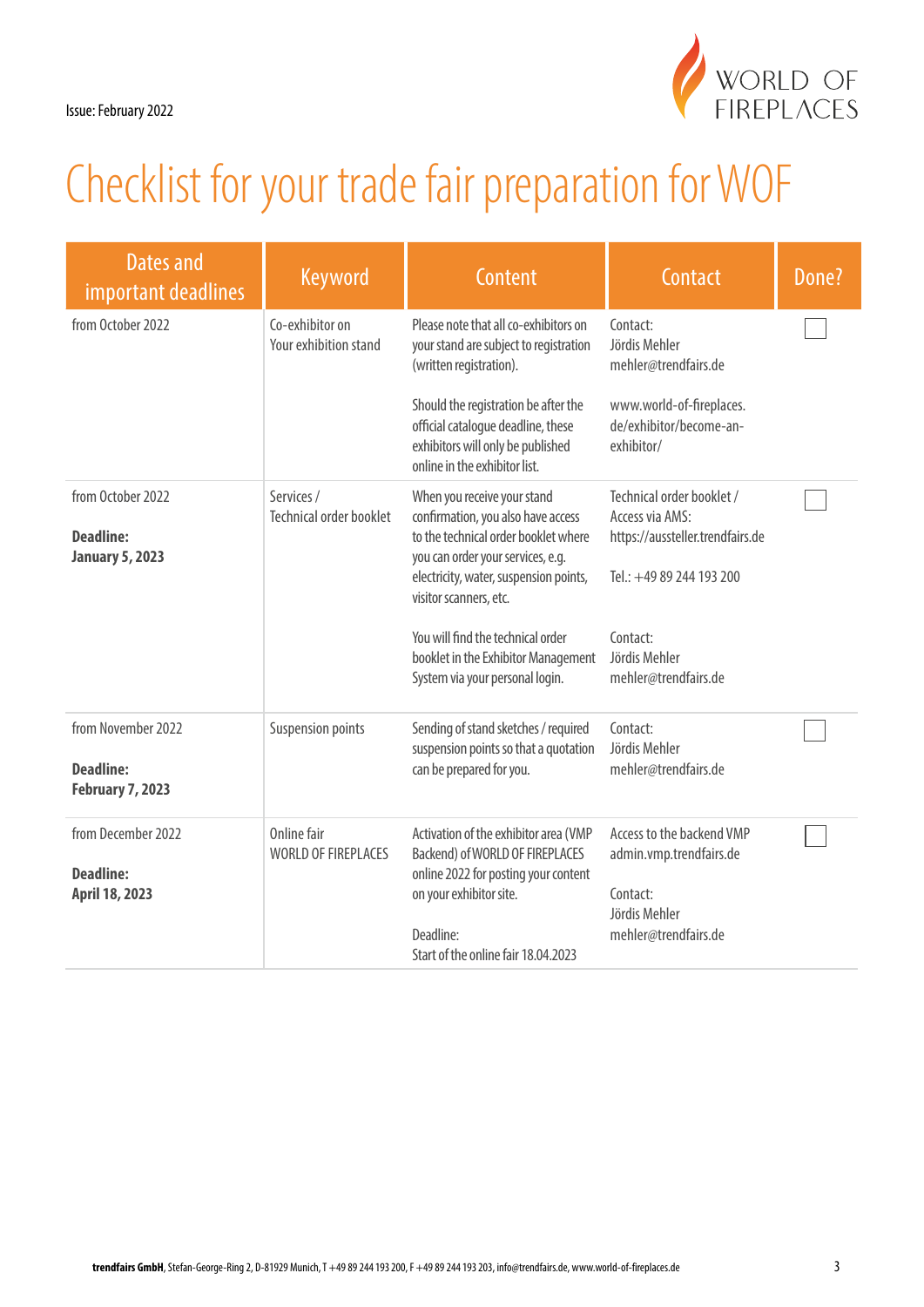

| <b>Dates and</b><br>important deadlines                           | <b>Keyword</b>                          | <b>Content</b>                                                                                                                                                                                                                                                                                                                           | Contact                                                                                                                                                                     | Done? |
|-------------------------------------------------------------------|-----------------------------------------|------------------------------------------------------------------------------------------------------------------------------------------------------------------------------------------------------------------------------------------------------------------------------------------------------------------------------------------|-----------------------------------------------------------------------------------------------------------------------------------------------------------------------------|-------|
| from November 2022<br><b>Deadline:</b><br><b>January 13, 2023</b> | Stand construction<br>plans             | Submission of approvable stand<br>construction plans<br>The following are subject to approval:<br>Areas over 100 $m^2$ , walls over 3.50 m<br>high, closed ceilings, glass construc-<br>tions, moving components.<br>Stands smaller than 100 m <sup>2</sup> that<br>do not have the above-mentioned<br>features do not require approval. | Please observe the<br>technical guidelines /<br><b>Event conditions</b><br>(see technical order booklet or<br>website)<br>Contact:<br>Jördis Mehler<br>mehler@trendfairs.de |       |
| from November 2022<br><b>Deadline:</b><br><b>Januar 5, 2023</b>   | Stand partition walls                   | If you require stand partitions from<br>our service partner for your stand,<br>please order them via the Technical<br>Order Booklet in the AMS.<br>If we do not receive an order, NO<br>stand partitions will be erected<br>on your stand unless one of your<br>stand neighbours orders them.                                            | Access to the AMS / Technical<br>Order Booklet via:<br>https://aussteller.trendfairs.de                                                                                     |       |
| from November 2022<br><b>Deadline:</b><br><b>January 5, 2023</b>  | Carpeting                               | The hall floor is covered with<br>sealed asphalt tiles, black carpet<br>will be laid in the aisle areas.<br>Please remember to order carpe-<br>ting for your stand if you do not<br>bring your own flooring.                                                                                                                             | Access to the AMS / Technical<br>Order Booklet via:<br>https://aussteller.trendfairs.de                                                                                     |       |
| from February 2023                                                | <b>Billing of stand rental</b><br>costs | You will receive your stand rental<br>cost invoice depending on the<br>planning process, approx. 10<br>weeks before the start of the fair.<br>Stand construction may be<br>prohibited if the stand rental cost<br>invoice is still open.                                                                                                 | <b>Ulrike Rohde</b><br>info@trendfairs.de<br>Tel.: +49 89 244 193 202                                                                                                       |       |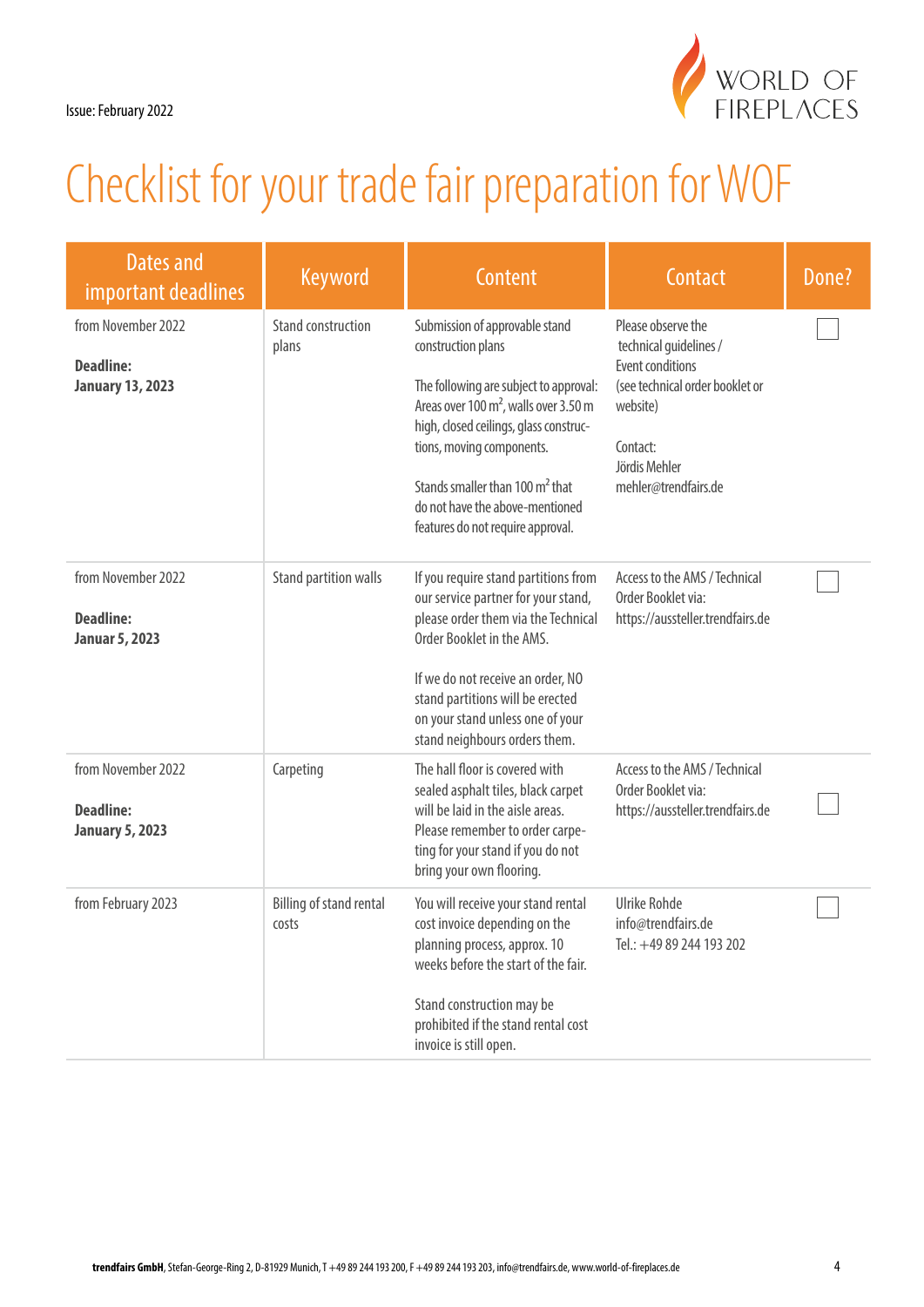

| Dates and<br>important deadlines                        | Keyword                                       | Content                                                                                                                                                                                                                                                                                                                                                                                                      | Contact                                                                             | Done? |
|---------------------------------------------------------|-----------------------------------------------|--------------------------------------------------------------------------------------------------------------------------------------------------------------------------------------------------------------------------------------------------------------------------------------------------------------------------------------------------------------------------------------------------------------|-------------------------------------------------------------------------------------|-------|
| from February 2023<br><b>Deadline:</b><br>April 1, 2023 | Trade fair logistics /<br>Forwarding services | To order forwarding or logistics<br>services, contact the trade fair<br>service partner DHL Trade Fairs &<br>Events directly.                                                                                                                                                                                                                                                                                | <b>DHL Trade Fairs &amp; Events</b><br>fairs.lej@dhl.com<br>Tel.: +49 341 678-7244  |       |
|                                                         |                                               | You will find the order forms in<br>the Technical Order Booklet or<br>on the website in the Downloads<br>section.                                                                                                                                                                                                                                                                                            | www.world-of-fireplaces.<br>de/exhibitor/exhibitor-ser-<br>vices/downloads-manuals/ |       |
| from March 2023                                         | <b>Exhibitor passes</b>                       | From now on, you can order the<br>free exhibitor passes via the trend-<br>fairs ticket service for exhibitors.                                                                                                                                                                                                                                                                                               | https://wof-team-checkin.<br>trendfairs.de                                          |       |
| from March 2023                                         | <b>Billing of Advertising</b><br>Media        | If you have booked advertising<br>media, you will receive your ad-<br>vertising media invoice approx. 4<br>weeks before the start of the fair.                                                                                                                                                                                                                                                               | <b>Ulrike Rohde</b><br>info@trendfairs.de<br>Tel.: +49 89 244 193 202               |       |
| from March 2023                                         | <b>Billing of Technical</b><br>Services       | Some of the technical services<br>ordered (electricity, water) must<br>be paid for before the start of the<br>fair. This technical invoice will be<br>sent to you approx. 4 weeks before<br>the start of the fair and is due<br>immediately.<br>All other ordered services (and<br>subsequently booked services) will<br>be invoiced with the final invoice<br>approx. 1 month after the end of<br>the fair. | <b>Ulrike Rohde</b><br>info@trendfairs.de<br>Tel.: +49 89 244 193 202               |       |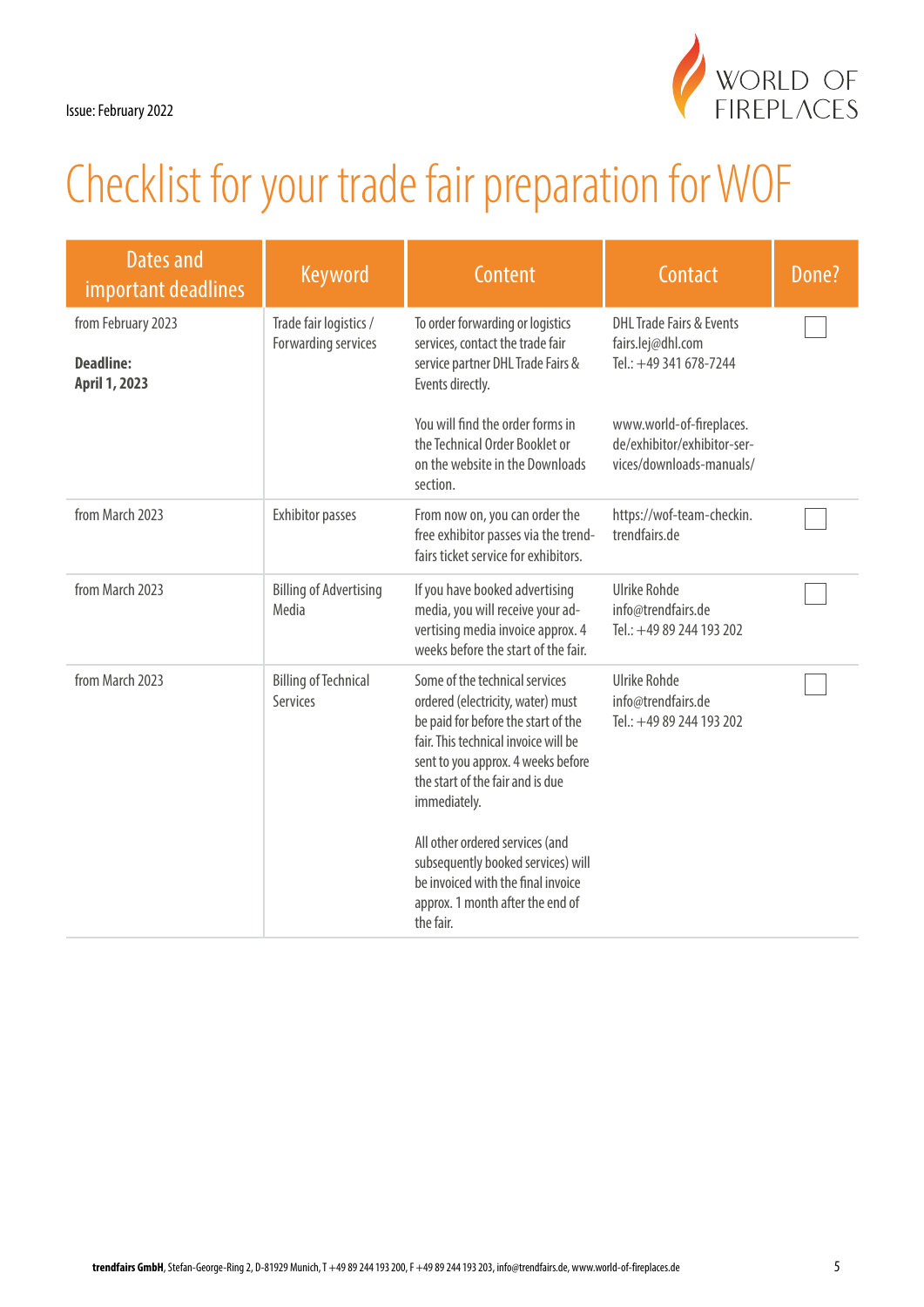

| Dates and<br>important deadlines | <b>Keyword</b>                        | <b>Content</b>                                                                                                                                                                                                        | Contact                                                                                                                                                                                                                                                                                                | Done? |
|----------------------------------|---------------------------------------|-----------------------------------------------------------------------------------------------------------------------------------------------------------------------------------------------------------------------|--------------------------------------------------------------------------------------------------------------------------------------------------------------------------------------------------------------------------------------------------------------------------------------------------------|-------|
| 14 to 17 April 2023              | Regular set-up<br>$07:00 - 20:00$ Uhr | Regular set-up of<br>WORLD OF FIREPLACES 2023                                                                                                                                                                         | You will find information on<br>the bail system in our<br><b>Traffic Guide in the Technical</b><br>Order Booklet or on our<br>website under www.world-<br>of-fireplaces.de/exhibitor/<br>exhibitor-services/downloads-<br>manuals/<br>You will find the Fair manage-<br>ment in hall 5 (see hall plan) |       |
| April 17, 2023                   | Last set-up day                       | On 17.04.2023, set-up from 12:00<br>noon onwards will only be possible<br>inside the stands and free of dirt, as<br>carpeting will be laid in the aisles.                                                             |                                                                                                                                                                                                                                                                                                        |       |
| 18 to 20 April 2023              | <b>WORLD OF FIREPLACES</b><br>2023    | The WORLD OF FIREPLACES 2023<br>will take place from 18 to 20<br>April 2023 in Leipzig.<br>Exhibitors are granted access to<br>the exhibition grounds with their<br>exhibitor passes - daily from 8 a.m.<br>to 7 p.m. |                                                                                                                                                                                                                                                                                                        |       |
| April 20, 2023<br>from 18:00     | Carpet pick-up                        | Dismantling for exhibitors is initially<br>only possible within the stands - the<br>carpeting in the hall aisles will be<br>taken up so as not to interfere with<br>further dismantling work.                         |                                                                                                                                                                                                                                                                                                        |       |
| 20 to 22 April 2023              | Regular dismantling                   | Regular dismantling in the hall                                                                                                                                                                                       |                                                                                                                                                                                                                                                                                                        |       |
| from 19:00                       |                                       | 22 April 2023 by 18:00: All stands<br>must be dismantled and handed<br>over free of residues.<br>Each exhibitor is responsible for his<br>own waste disposal.                                                         |                                                                                                                                                                                                                                                                                                        |       |
| from June 2023                   | Final account                         | Up to 4 weeks after the end of the<br>fair, all remaining and subsequently<br>ordered services will be charged with<br>the final invoice. This invoice is due<br>immediately.                                         | <b>Ulrike Rohde</b><br>info@trendfairs.de<br>Tel.: +49 89 244 193 202                                                                                                                                                                                                                                  |       |